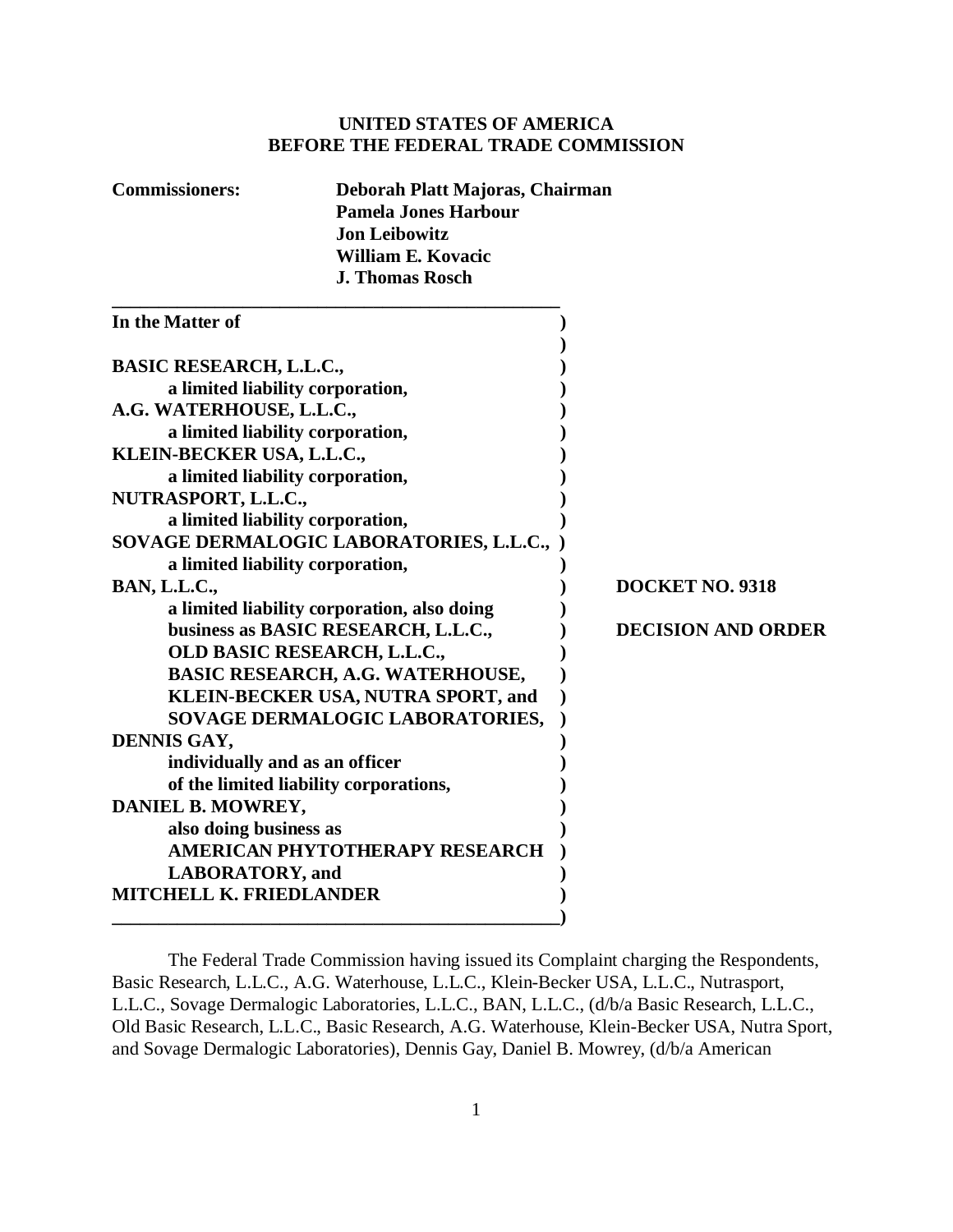Phytotherapy Research Laboratory), and Mitchell K. Friedlander named in the caption hereof with violations of Section 5(a) and 12 of the Federal Trade Commission Act, 15 U.S.C. § 45(a) and 52 as amended, and Respondents having been served with a copy of that Complaint, together with a notice of contemplated relief, and Respondents having filed answers to the Complaint, denying the allegations set forth therein; and

Respondents, their attorneys, and Counsel for the Commission having thereafter executed an Agreement Containing Consent Order, an admission by Respondents of all the jurisdictional facts set forth in the Complaint, a statement that the signing of said agreement is for settlement purposes only and does not constitute an admission by Respondents that the law has been violated as alleged as such in such Complaint, or that the facts as alleged in such Complaint, other than jurisdictional facts, are true, and waivers, releases, and other provisions as required by the Commission's Rules; and

The Secretary of the Commission having thereafter withdrawn this matter from adjudication in accordance with  $\S$  3.25(c) of its Rules; and

The Commission having considered the matter and having thereupon accepted the executed Consent Agreement and placed such Agreement on the public record for a period of thirty (30) days, now in further conformity with the procedure described in § 3.25(f) of its Rules, the Commission hereby makes the following jurisdictional findings and enters the following Order:

1. Respondent Basic Research, L.L.C., is a Utah limited liability company with its principal office or place of business at 5742 W. Harold Gatty Dr., Salt Lake City, Utah 84116.

2. Respondent A.G. Waterhouse, L.L.C., is a Wyoming limited liability company with its principal office or place of business at 5742 W. Harold Gatty Dr., Salt Lake City, Utah 84116.

3. Respondent Klein-Becker USA, L.L.C., is a Utah limited liability company with its principal office or place of business at 5742 W. Harold Gatty Dr., Salt Lake City, Utah 84116.

4. Respondent Nutrasport, L.L.C., is a Utah limited liability company with its principal office or place of business at 5742 W. Harold Gatty Dr., Salt Lake City, Utah 84116.

5. Respondent Sovage Dermalogic Laboratories, L.L.C., is a Utah limited liability company with its principal office or place of business at 5742 W. Harold Gatty Dr., Salt Lake City, Utah 84116.

6. Respondent BAN, L.L.C., is a Utah limited liability company with its principal office or place of business at 5742 W. Harold Gatty Dr., Salt Lake City, Utah 84116.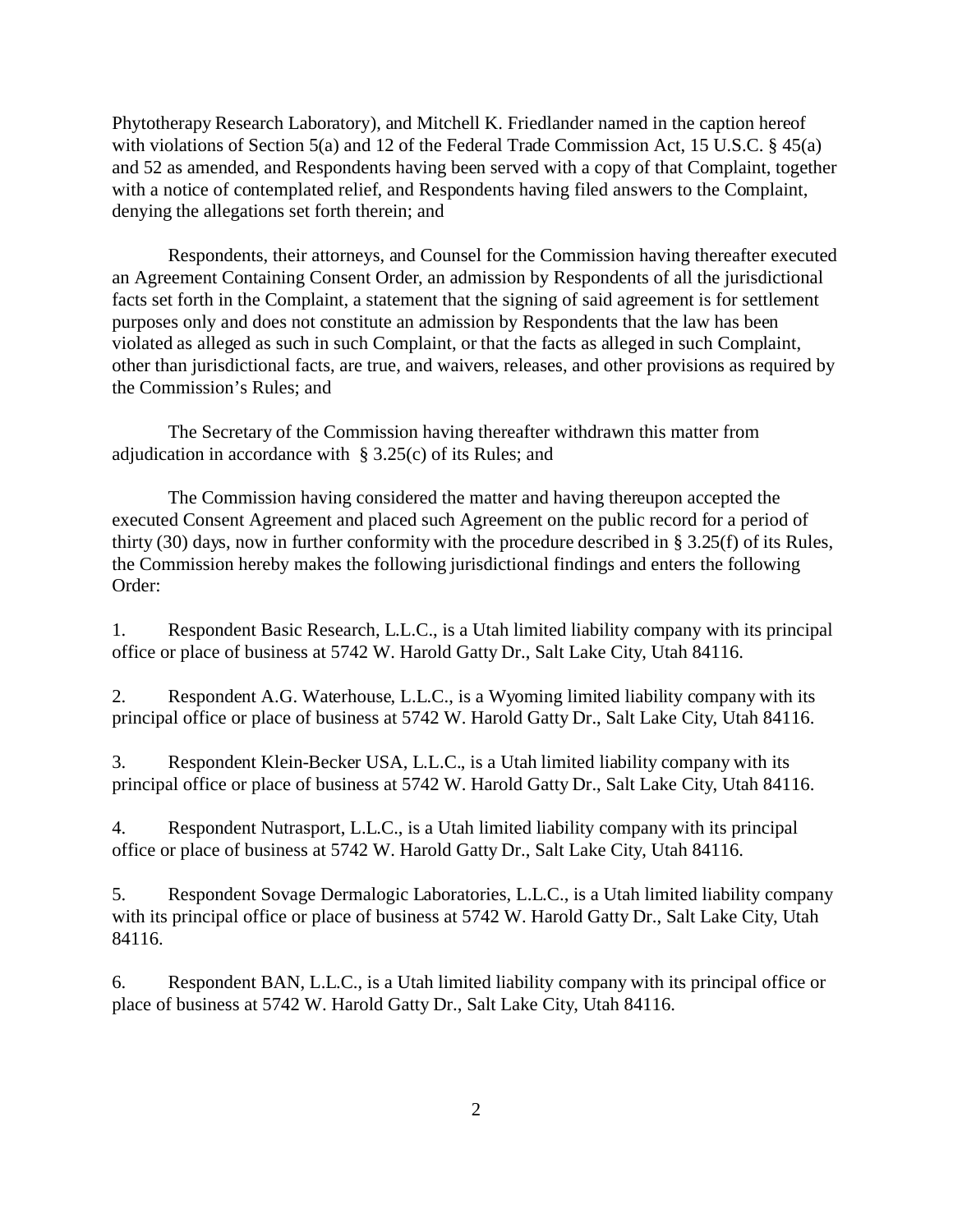7. Respondent Dennis Gay is an officer of the limited liability companies. His principal place of business is the same as that of the limited liability companies.

8. Respondent Daniel B. Mowrey is an individual also doing business as American Phytotherapy Research Laboratory. His principal office or place of business is located at 5742 W. Harold Gatty Dr., Salt Lake City, Utah 84116.

9. Respondent Mitchell K. Friedlander is an individual whose principal office or place of business is the same as that of Mowrey.

10. The Federal Trade Commission has jurisdiction of the subject matter of this proceeding and of Respondents, and the proceeding is in the public interest.

- 11. Respondents waive:
	- a. Any further procedural steps;
	- b. The requirement that the Commission's decision contain a statement of findings of fact and conclusions of law, which the parties agree will not be entered;
	- c. All rights to seek judicial review or otherwise to challenge or contest the validity of the order entered pursuant to this agreement; provided that this waiver does not affect respondents' rights to assert any defenses in any Commission action not enforcing this order;
	- d. Respondents further waive and release any claim respondents may have against the Federal Trade Commission and the employees, agents, or representatives of the FTC arising from this enforcement action; and
	- e. Respondents shall cause a dismissal of the litigation entitled *Carter-Reed Company, LLC v. Federal Trade Commission*, pending in the United States District Court for the District of Utah, Civil No. 2:04cv001142DB, and agree that it will not be re-filed to challenge or contest the validity of this Order, or any FTC agency action that has been taken against respondents prior to this agreement.

# **ORDER**

# **DEFINITIONS**

For purposes of this order, the following definitions shall apply:

1. "Commerce" shall mean as defined in Section 4 of the Federal Trade Commission Act, 15 U.S.C. § 44.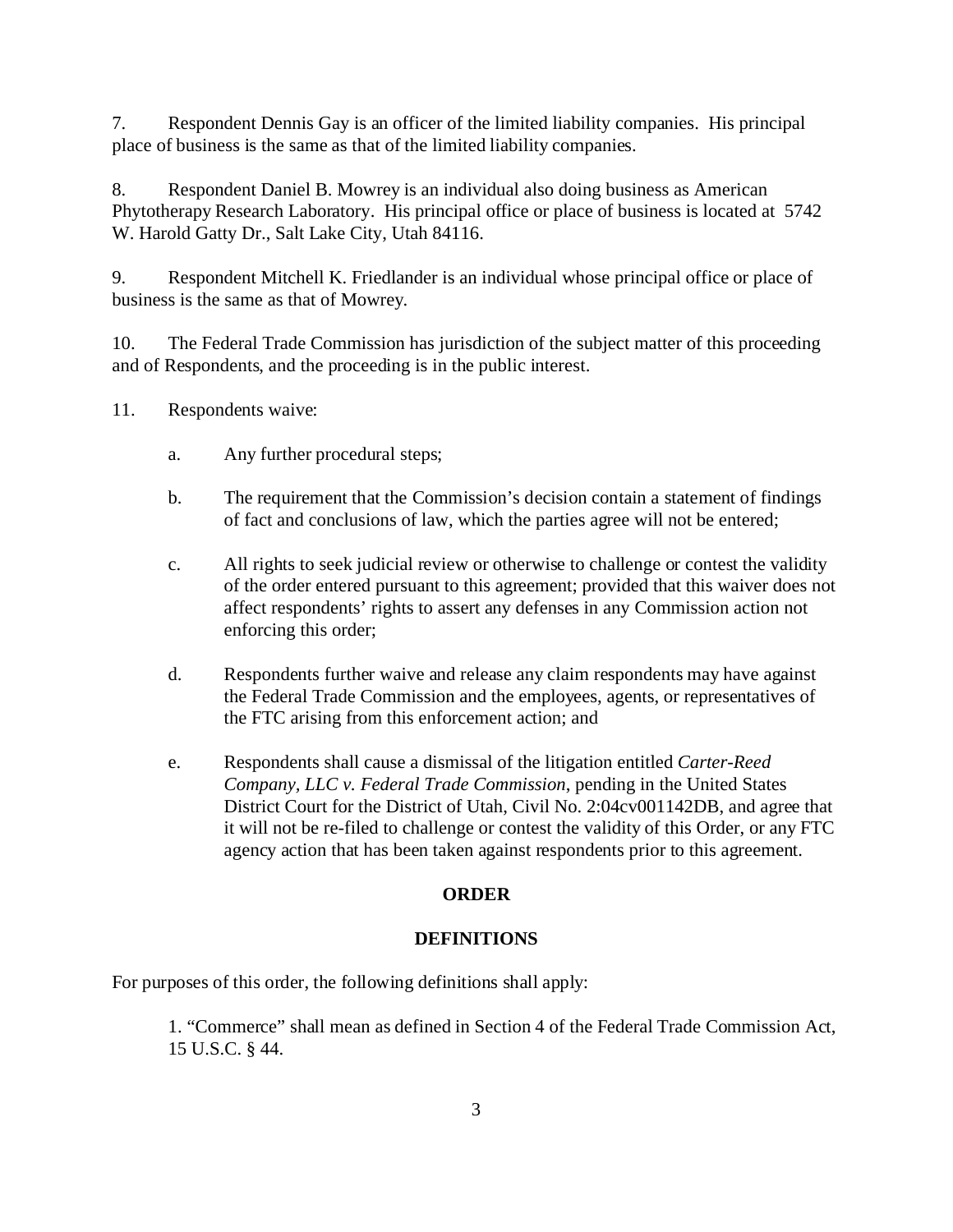2. "Competent and reliable scientific evidence" shall mean tests, analyses, research, studies, or other evidence based on the expertise of professionals in the relevant area, that has been conducted and evaluated in an objective manner by persons qualified to do so, using procedures generally accepted in the profession to yield accurate and reliable results.

3. "Endorser" and "endorsement" shall mean as defined in 16 C.F.R. 2.55.0(b).

4. "Food" and "drug" shall mean as defined in Section 15 of the Federal Trade Commission Act, 15 U.S.C. § 55.

5. Unless otherwise specified, "respondents" shall mean Basic Research, L.L.C., A.G. Waterhouse, L.L.C., Klein-Becker USA, L.L.C., Nutrasport, L.L.C., Sovage Dermalogic Laboratories, L.L.C., BAN, L.L.C., d/b/a Basic Research, L.L.C., Old Basic Research, L.L.C., Basic Research, A.G. Waterhouse, Klein-Becker USA, Nutra Sport, and Sovage Dermalogic Laboratories, Dennis Gay, Daniel B. Mowrey, and Mitchell K. Friedlander, and each of the above's successors and assigns, and their officers, agents, representatives, and employees.

6. "Substantially similar product" shall mean any product that is substantially similar in ingredients, composition, and properties.

## **I.**

**IT IS ORDERED** that respondents, directly or through any corporation, subsidiary, division, or other device, in connection with the manufacturing, labeling, advertising, promotion, offering for sale, sale, or distribution of Dermalin-APg, Cutting Gel, Tummy Flattening Gel, Leptoprin, Anorex, PediaLean, or any substantially similar product, in or affecting commerce, shall not represent, in any manner, expressly or by implication, including through the use of the names "Cutting Gel," "Tummy Flattening Gel," "Anorex" and "PediaLean," or other trade names, or through the use of endorsements, that such product causes weight or fat loss, unless at the time the representation is made, respondents possess and rely upon a reasonable basis for the representation, which shall consist of competent and reliable scientific evidence.

## **II.**

**IT IS FURTHER ORDERED** that respondents, directly or through any corporation, subsidiary, division, or other device, in connection with the manufacturing, labeling, advertising, promotion, offering for sale, sale, or distribution of any food, drug, or dietary supplement, in or affecting commerce, shall not make any representation, in any manner, expressly or by implication, including through the use of trade names or endorsements, about the effect of such food, drug or dietary supplement on any disease, or about the effect of such food, drug or dietary supplement on the structure or function of the human body or other health benefits or weight loss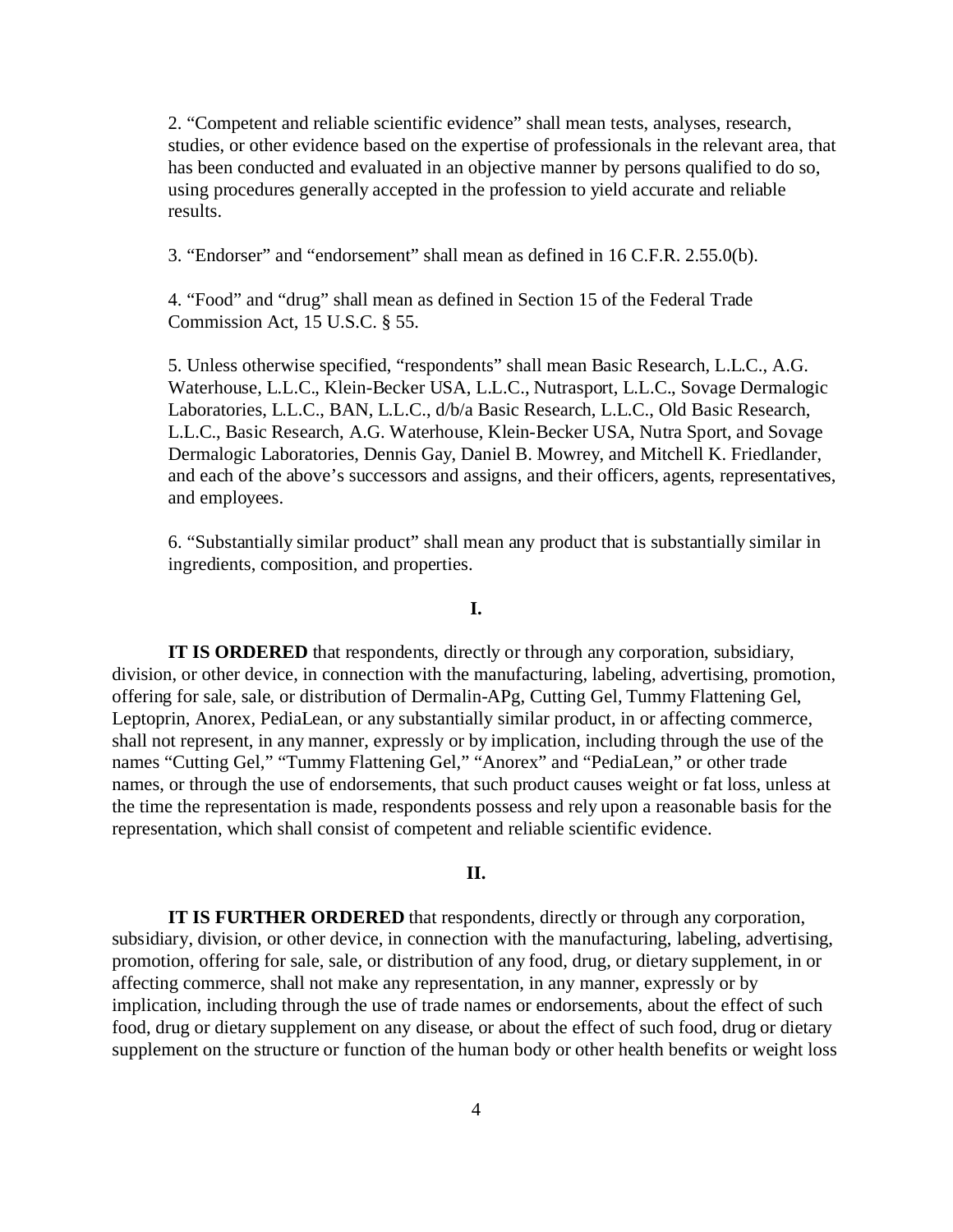benefits, unless at the time the representation is made respondents possess and rely upon a reasonable basis for the representation, which shall consist of competent and reliable scientific evidence.

#### **III.**

**IT IS FURTHER ORDERED** that respondents, directly or through any corporation, subsidiary, division, or other device, in connection with the manufacturing, labeling, advertising, promotion, offering for sale, sale, or distribution of any product, service, or program in or affecting commerce, shall not misrepresent, in any manner, expressly or by implication, including through the use of endorsements or trade names, the existence, contents, validity, results, conclusions, or interpretations of any test, study, or research.

### **IV.**

**IT IS FURTHER ORDERED** that respondents, directly or through any corporation, subsidiary, division, or other device, in connection with the manufacturing, labeling, advertising, promotion, offering for sale, sale, or distribution of Leptoprin, Anorex, or any other product, service, or program in or affecting commerce, shall not misrepresent, in any manner, expressly or by implication, including through the use of endorsements:

- A. That respondent Daniel B. Mowrey is a medical doctor; or
- B. The profession, expertise, training, education, experience or qualifications of Mowrey or any other endorser.

#### **V.**

**IT IS FURTHER ORDERED** that payment shall be made to the Federal Trade Commission the sum of three million dollars (\$3,000,000). This payment shall be made in the following manner:

A. Basic Research, L.L.C. shall make the payment, on behalf of all respondents, by wire transfer or certified or cashier's check made payable to the Federal Trade Commission, the payment to be made no later than fifteen (15) days after the date that this order becomes final; *provided* that all respondents are primarily liable, jointly and severally, for the payment amount, including any default payment amount if the payment is in default, unless and until payment is made in full.

B. In the event of any default in payment, which default continues for ten (10) days beyond the due date of payment, the amount due, together with interest, as computed pursuant to 28 U.S.C. § 1961 from the date of default to the date of payment, shall immediately become due and payable.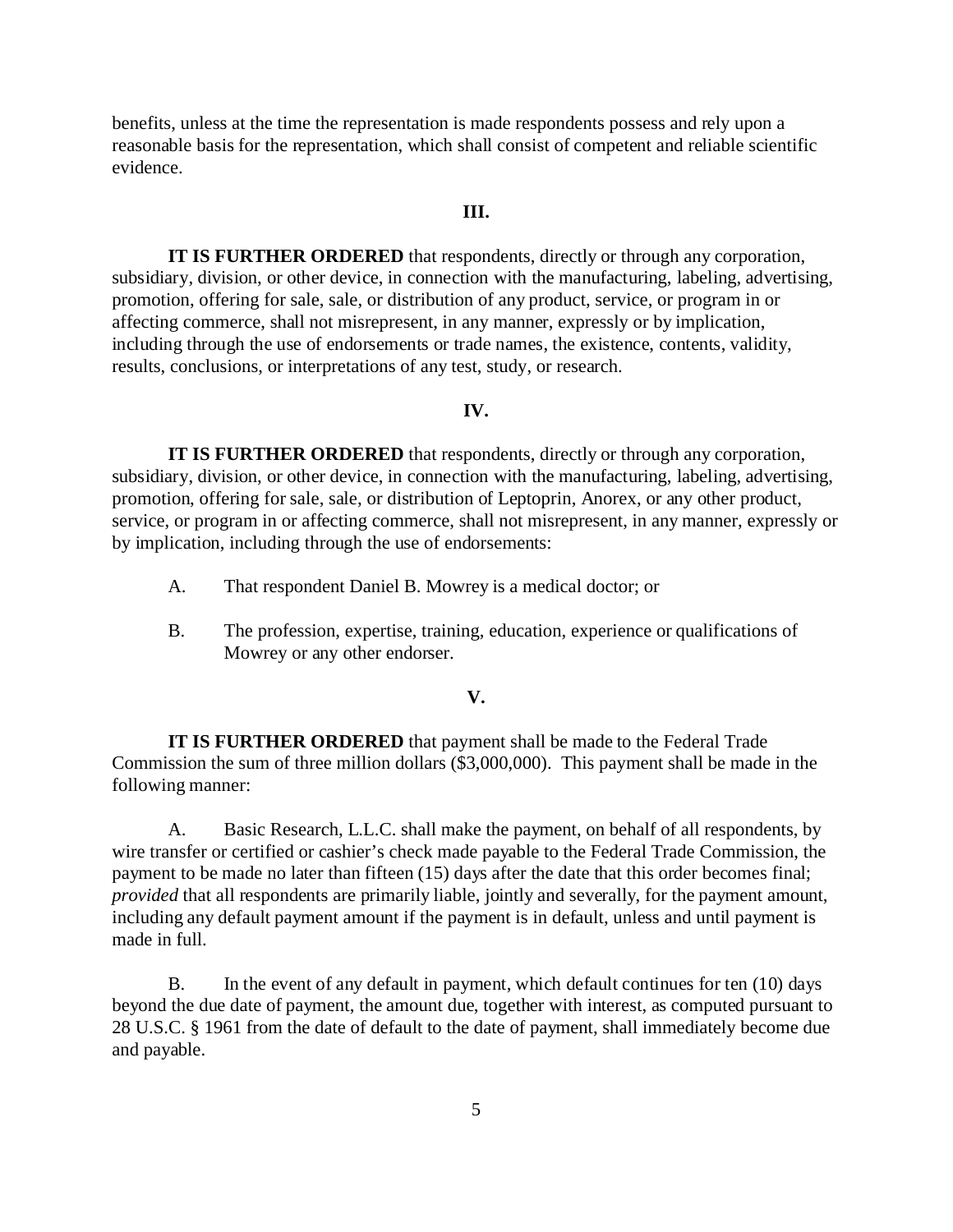C. The funds paid, together with any accrued interest, shall, in the discretion of the Commission, be used by the Commission to provide direct redress to purchasers of any of the products challenged in the complaint in connection with the acts or practices alleged in the complaint, and to pay any attendant costs of administration. If the Commission determines, in its sole discretion, that redress to purchasers of this product is wholly or partially impracticable or is otherwise unwarranted, any funds not so used shall be paid to the United States Treasury. Respondents shall be notified as to how the funds are distributed, but shall have no right to contest the manner of distribution chosen by the Commission. No portion of the payment as herein provided shall be deemed a payment of any fine, penalty or punitive assessment.

D. Respondents relinquish all dominion, control and title to the funds paid, and all legal and equitable title to the funds vests in the Treasurer of the United States and in the designated consumers. Respondents shall make no claim to or demand for return of the funds, directly or indirectly, through counsel or otherwise; and in the event of bankruptcy of either respondent, respondents acknowledge that the funds are not part of the debtor's estate, nor does the estate have any claim or interest therein.

#### **VI.**

Nothing in this order shall prohibit respondents from making any representation for any drug that is permitted in labeling for such drug under any tentative final or final standard promulgated by the Food and Drug Administration, or under any new drug application approved by the Food and Drug Administration.

### **VII.**

Nothing in this order shall prohibit respondents from making any representation for any product that is specifically permitted in labeling for such product by regulations promulgated by the Food and Drug Administration pursuant to the Nutrition Labeling and Education Act of 1990.

#### **VIII**.

**IT IS FURTHER ORDERED** that respondents Dennis Gay, Daniel B. Mowrey, and Mitchell K. Friedlander, for a period of ten (10) years after the date of issuance of this order, shall notify the Commission of the discontinuance of their current business or employment, or of their affiliation with any new business or employment. The notice shall include the respondents' new business address and telephone number and a description of the nature of the business or employment and their duties and responsibilities. All notices required by this Part shall be sent by certified mail to the Associate Director, Division of Enforcement, Bureau of Consumer Protection, Federal Trade Commission, 600 Pennsylvania Avenue, N.W., Washington, D.C. 20580.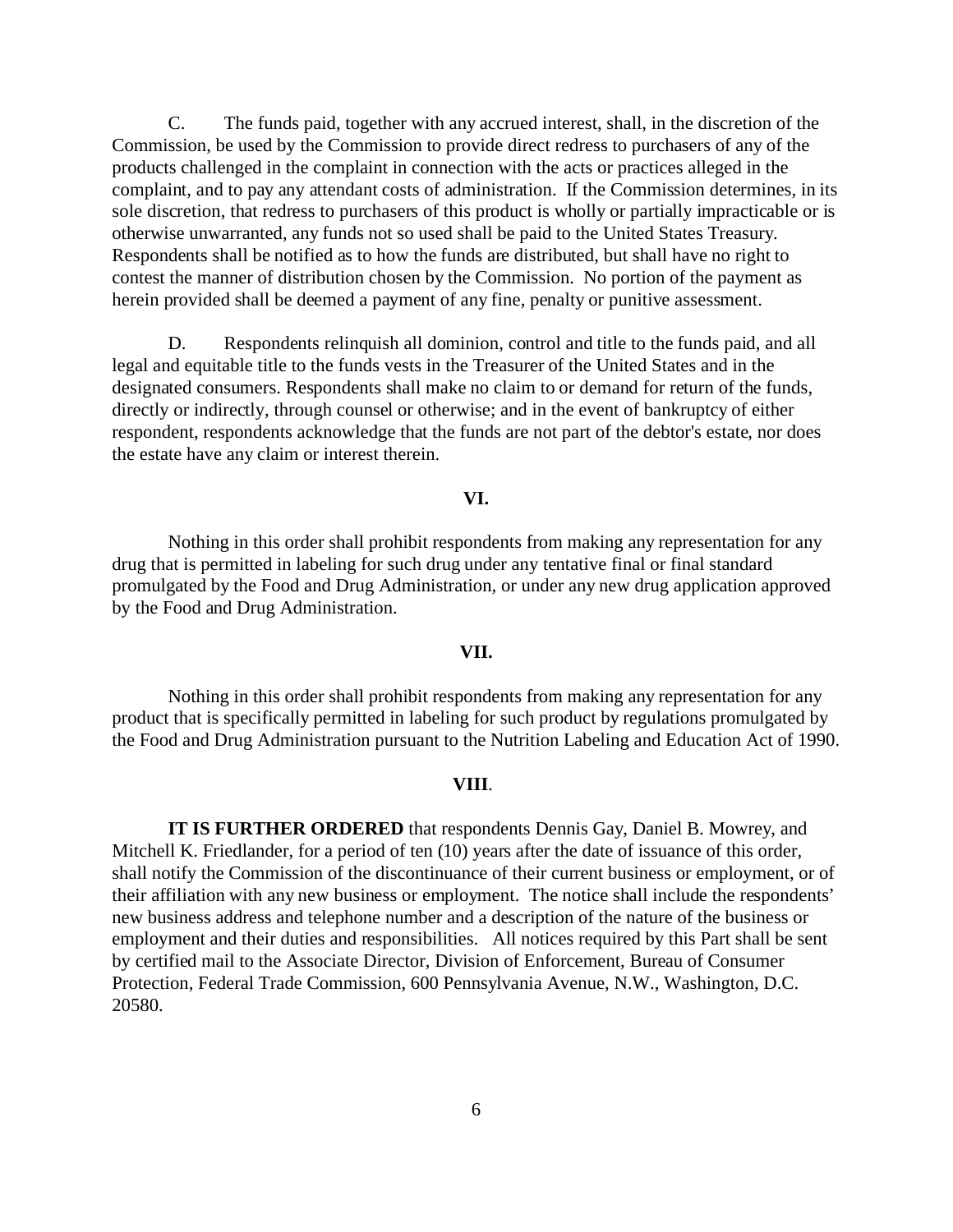**IT IS FURTHER ORDERED** that respondents shall, for three (3) years after the last date of dissemination of any representation covered by this order, maintain and upon request make available to the Federal Trade Commission for inspection and copying:

- A. Copies of all advertisements and promotional materials containing the representation;
- B. All materials that were relied upon in disseminating the representation; and
- C. Any tests, reports, studies, surveys, demonstrations or other evidence in their possession or control that reasonably contradict, qualify or call into question the representation or the basis relied upon for the representation, including complaints and other communications with consumers or with governmental or consumer protection organizations.

## **X.**

**IT IS FURTHER ORDERED** that respondents shall deliver a copy of this order to all current and future principals, officers, directors, and managers, and to all current and future employees, agents, and representatives having responsibilities with respect to the subject matter of this order, and shall secure from each such person a signed and dated statement acknowledging receipt of the order. Respondents shall deliver this order to current personnel within thirty (30) days after the date of service of this order, and to future personnel within thirty (30) days after the person assumes such position or responsibilities.

#### **XI.**

**IT IS FURTHER ORDERED** that respondents shall notify the Commission at least thirty (30) days prior to any change in the respondent corporation(s) that may affect compliance obligations arising under this order, including but not limited to a dissolution, assignment, sale, merger, or other action that would result in the emergence of a successor corporation; the creation or dissolution of a subsidiary, parent, or affiliate that engages in any acts or practices subject to this order; the proposed filing of a bankruptcy petition; or a change in the corporate name or address. Provided, however, that, with respect to any proposed change in the corporation about which respondent learns less than thirty (30) days prior to the date such action is to take place, respondent shall notify the Commission as soon as is practicable after obtaining such knowledge. All notices required by this Part shall be sent by certified mail to the Associate Director, Division of Enforcement, Bureau of Consumer Protection, Federal Trade Commission, 600 Pennsylvania Avenue, N.W., Washington, D.C. 20580.